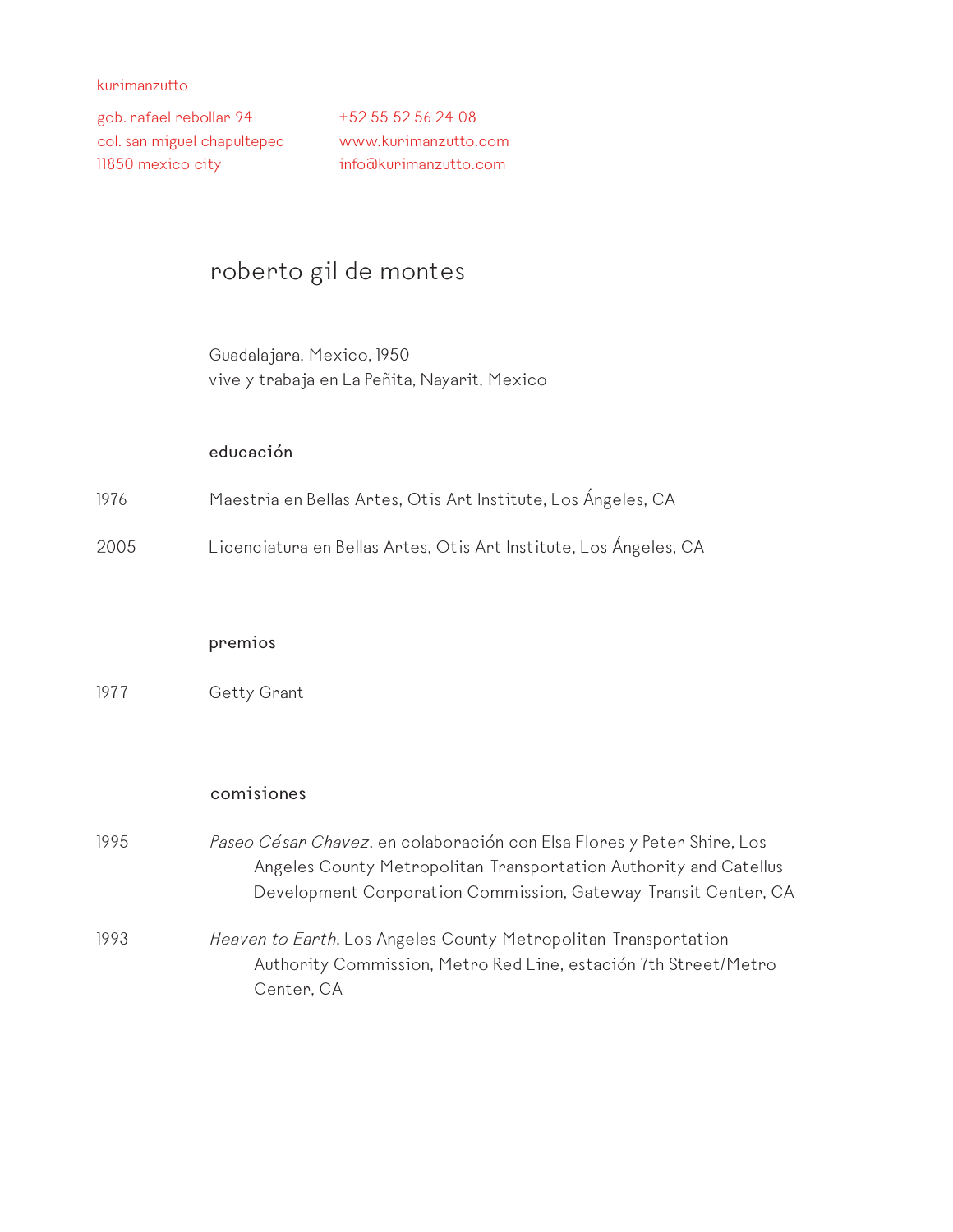# **exposiciones individuales**

| 2021 | Roberto Gil de Montes: Eight Works, Park View/Paul Soto, Los Angeles, CA<br>Roberto Gil de Montes: The Water, kurimanzutto out east, East Hampton,<br>Nueva York, NY                  |
|------|---------------------------------------------------------------------------------------------------------------------------------------------------------------------------------------|
| 2020 | Misfits, kurimanzutto, Ciudad de México                                                                                                                                               |
| 2017 | Moments, Lora Schlesinger Gallery, Santa Mónica, CA (catalogue)                                                                                                                       |
| 2014 | Hecho en Mexico, Lora Schlesinger Gallery, Santa Mónica, CA (catálogo)                                                                                                                |
| 2005 | Roberto Gil de Montes: New Paintings, Jan Baum Gallery, Los Angeles, CA<br>Roberto Gil de Montes: Works Inspired by India, Lisa Coscino Gallery,<br>Pacific Grove, CA                 |
| 2000 | Roberto Gil de Montes: Paintings and Works on Paper, Jan Baum Gallery, Los<br>Ángeles, CA                                                                                             |
| 1996 | Roberto Gil de Montes: Paintings, Jan Baum Gallery, Los Ángeles, CA                                                                                                                   |
| 1994 | Haus der Kutluren der Welt (HKW), Berlín                                                                                                                                              |
| 1992 | Roberto Gil de Montes, LewAllen Gallery, Santa Fe, NM<br>Latino Artists Group Show, Carla Stellweg Latin American & Contemporary<br>Art, Nueva York, NY                               |
| 1991 | New Paintings, Jan Baum Gallery, Los Ángeles, CA (catalogo)<br>Ni Aquí, Ni Allá, Junior Arts Center Gallery, Los Angeles Municipal Art<br>Gallery, Barnsdall Art Park, CA (catalogue) |
| 1990 | Roberto Gil de Montes, Jan Baum Gallery, Los Ángeles, CA                                                                                                                              |
| 1989 | Roberto Gil de Montes, Jan Baum Gallery, Los Ángeles, CA<br>Hispanic Show, Marilyn Butler Fine Arts, Scottsdale, AZ                                                                   |
| 1987 | Roberto Gil de Montes: New Work, Jan Baum Gallery, Los Angeles, CA<br>Winston Gallery, Washington, D.C.                                                                               |
| 1985 | Roberto Gil de Montes: Paintings, Jan Baum Gallery, Los Ángeles, CA                                                                                                                   |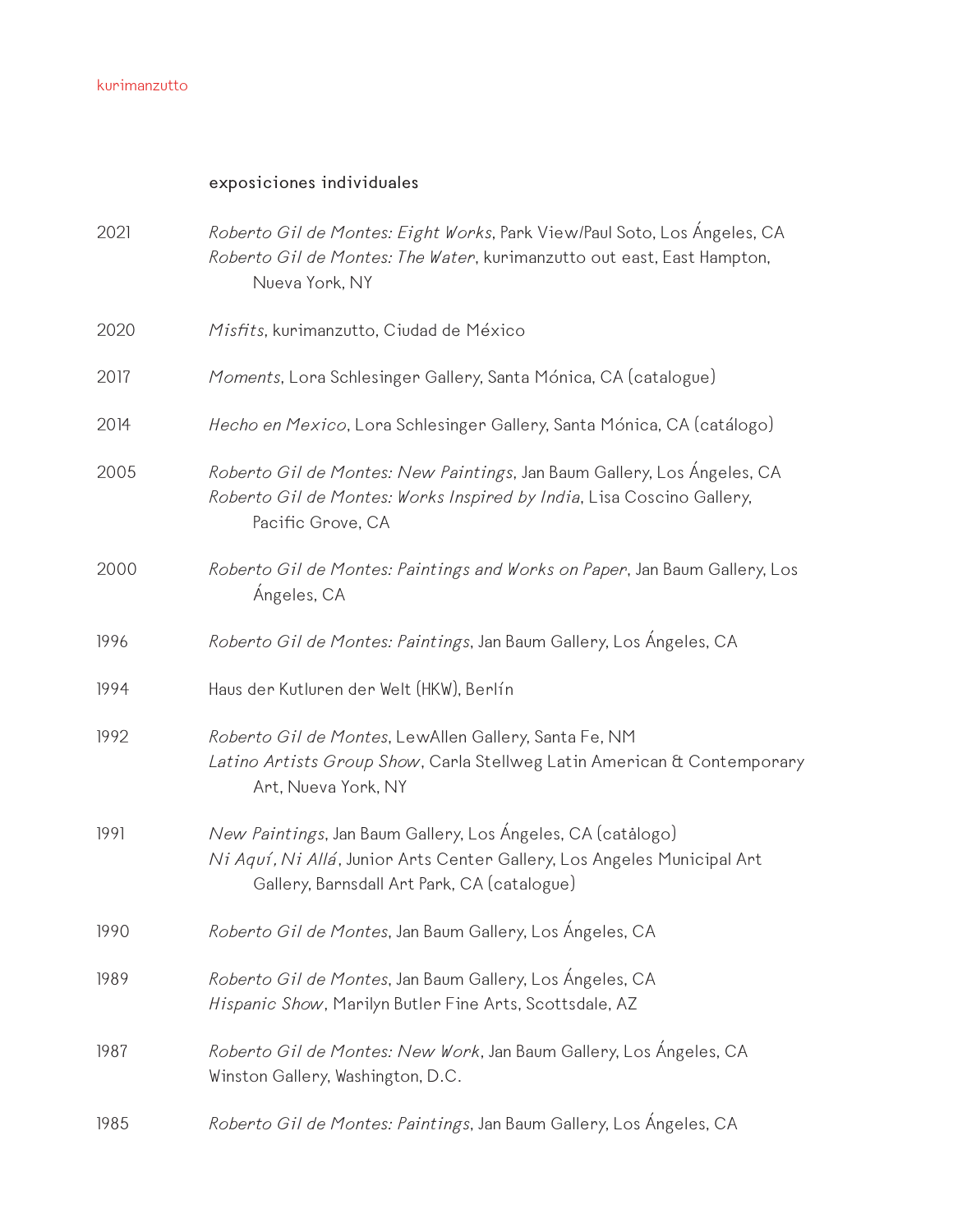| 1974 | Twelve and Nine, Otis Student Gallery, Los Angeles, CA (exposición de dos<br>personas)                                                                                                                                                                                                                                                                                                                                                                                                                                                                                                            |
|------|---------------------------------------------------------------------------------------------------------------------------------------------------------------------------------------------------------------------------------------------------------------------------------------------------------------------------------------------------------------------------------------------------------------------------------------------------------------------------------------------------------------------------------------------------------------------------------------------------|
|      | exposiciones colectivas                                                                                                                                                                                                                                                                                                                                                                                                                                                                                                                                                                           |
| 2022 | L.A. Memo: Chicana/o Art from 1972-1989, La Plaza de Cultura y Artes, Los<br>Ángeles, CA<br>The Milk of Dreams, 57a exposición internacional de arte de la Bienal de<br>Venecia                                                                                                                                                                                                                                                                                                                                                                                                                   |
|      | Raphael Montañez Ortiz: A Contextual Retrospective, El Museo del Barrio,<br>Nueva York, NY                                                                                                                                                                                                                                                                                                                                                                                                                                                                                                        |
| 2018 | Bajo la bóveda azul cobalto, Museo de Arte Contemporáneo de Oaxaca<br>(MACO), México                                                                                                                                                                                                                                                                                                                                                                                                                                                                                                              |
| 2017 | Axis Mundo: Queer Networks in Chicano L.A, organizado por ONE National<br>Gay and Lesbian Archives at the USC Libraries; viajó a Museum of<br>Contemporary Art, Los Ángeles, CA; Vicki Myhren Gallery, University<br>of Denver, CO, 2018; The Hunter College Art Galleries, Nueva York,<br>NY, 2018; Lawndale Art Center, Houston, TX, 2019; Williams College<br>Museum of Art, Williamstown, MA, 2019; Marjorie Barrick Museum<br>of Art, University of Nevada, NV, 2019; The Gund Gallery at Kenyon<br>College, Gambier, OH, 2020; Museum of Contemporary Art Cleveland,<br>OH, 2021 (catálogo) |
| 2016 | Papel Chicano Dos: Works on Paper, de Collection of Cheech Marin,<br>organizado por Museum of Contemporary Art San Diego, CA; viajó a<br>Riverside Art Museum, CA, 2017; Philbrook Museum of Art, Tulsa, OK,<br>2017; University of Wyoming Art Museum, Laramie, WY, 2017; El Paso<br>Museum of Art, TX, 2018; Wichita Falls Museum of Art, TX, 2018; Muzeo<br>Museum and Cultural Center, Anaheim, CA, 2019; Loveland Museum/<br>Gallery, CO, 2019 (catálogo)                                                                                                                                    |
| 2011 | MEX/LA: "Mexican" Modernism(s) in Los Angeles, 1930-1985, Museum of<br>Latin American Art, Long Beach, CA (catálogo)                                                                                                                                                                                                                                                                                                                                                                                                                                                                              |
| 2010 | Small Works Group Show, Lora Schlesinger Gallery, Santa Mónica, CA                                                                                                                                                                                                                                                                                                                                                                                                                                                                                                                                |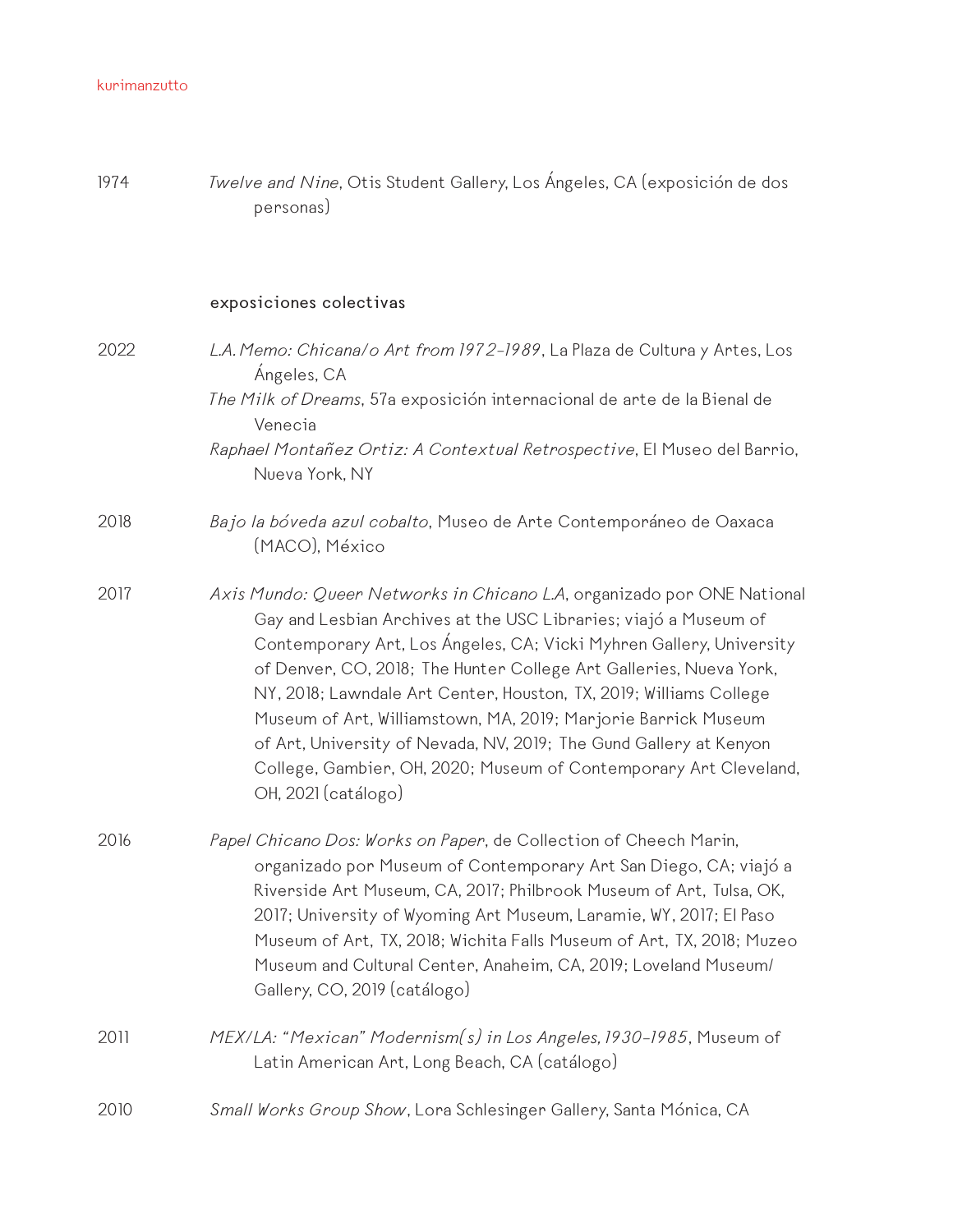| 2007 | Cardinal Points: A Survey of Contemporary Latino and Latin American Art<br>from the Sprint Nextel Art Collection, organizado por Art Museum<br>of South Texas, Corpus Christi, TX; viajó a Pensacola Museum of Art,<br>FL, 2008; Crisp Museum, Southeast Missouri State Universtiy, Cape<br>Girardeau, MO, 2008; William D. Cannon Art Gallery, Carlsbad, CA,<br>2009                                                                                                                                                                                                                                                           |
|------|---------------------------------------------------------------------------------------------------------------------------------------------------------------------------------------------------------------------------------------------------------------------------------------------------------------------------------------------------------------------------------------------------------------------------------------------------------------------------------------------------------------------------------------------------------------------------------------------------------------------------------|
|      | Jan Baum Gallery at the University of Central Arkansas, Conway, AR<br>(catálogo)<br>30th Anniversary Exhibition, Jan Baum Gallery, Los Ángeles, CA<br>You Don't Know Me Like That: Images of Race and Sexuality from the<br>Collection of Robert E. Holmes, Advocate and Gochis Galleries, Los<br>Ángeles, CA                                                                                                                                                                                                                                                                                                                   |
| 2006 | Dynamic Essence: American Art & African Art, Jan Baum Gallery, Los<br>Ángeles, CA                                                                                                                                                                                                                                                                                                                                                                                                                                                                                                                                               |
| 2005 | Mirrors: Contemporary Mexican Artists in the United States, Cultural<br>Institute of Mexico, Washington, D.C. (catálogo)                                                                                                                                                                                                                                                                                                                                                                                                                                                                                                        |
| 2004 | New Talent & Familiar Faces, Jan Baum Gallery, Los Ángeles, CA                                                                                                                                                                                                                                                                                                                                                                                                                                                                                                                                                                  |
| 2002 | Vincent Price Gallery, East Los Angeles College, CA<br>25th Anniversary Exhibition, Jan Baum Gallery, Los Ángeles, CA                                                                                                                                                                                                                                                                                                                                                                                                                                                                                                           |
| 2000 | Arte Latino: Treasures from the Smithsonian American Art Museum,<br>organizado por Smithsonian American Art Museum, Washington, D.C.;<br>viajó a El Paso Museum of Art, TX; Orlando Museum of Art, FL; Terra<br>Museum of American Art, Chicago, IL, 2001; Museum of Fine Arts,<br>Sante Fe, NM, 2002; Oakland Museum of California, CA, 2002; Palm<br>Springs Desert Museum, CA, 2002 (catálogo)<br>Representing LA, Frye Art Museum, Seattle, WA (catálogo)<br>Sassy Sexy Sweet Sordid Surreal, Jan Baum Gallery, Los Ángeles, CA<br>Facing the Millenium: Portraits and Self Portraits, Jan Baum Gallery, Los<br>Ángeles, CA |
| 1998 | Precious, Jan Baum Gallery, Los Ángeles, CA                                                                                                                                                                                                                                                                                                                                                                                                                                                                                                                                                                                     |
| 1997 | Remembrance of Exhibitions Past: 20th Anniversary Celebration, Jan Baum<br>Gallery, Los Ángeles, CA                                                                                                                                                                                                                                                                                                                                                                                                                                                                                                                             |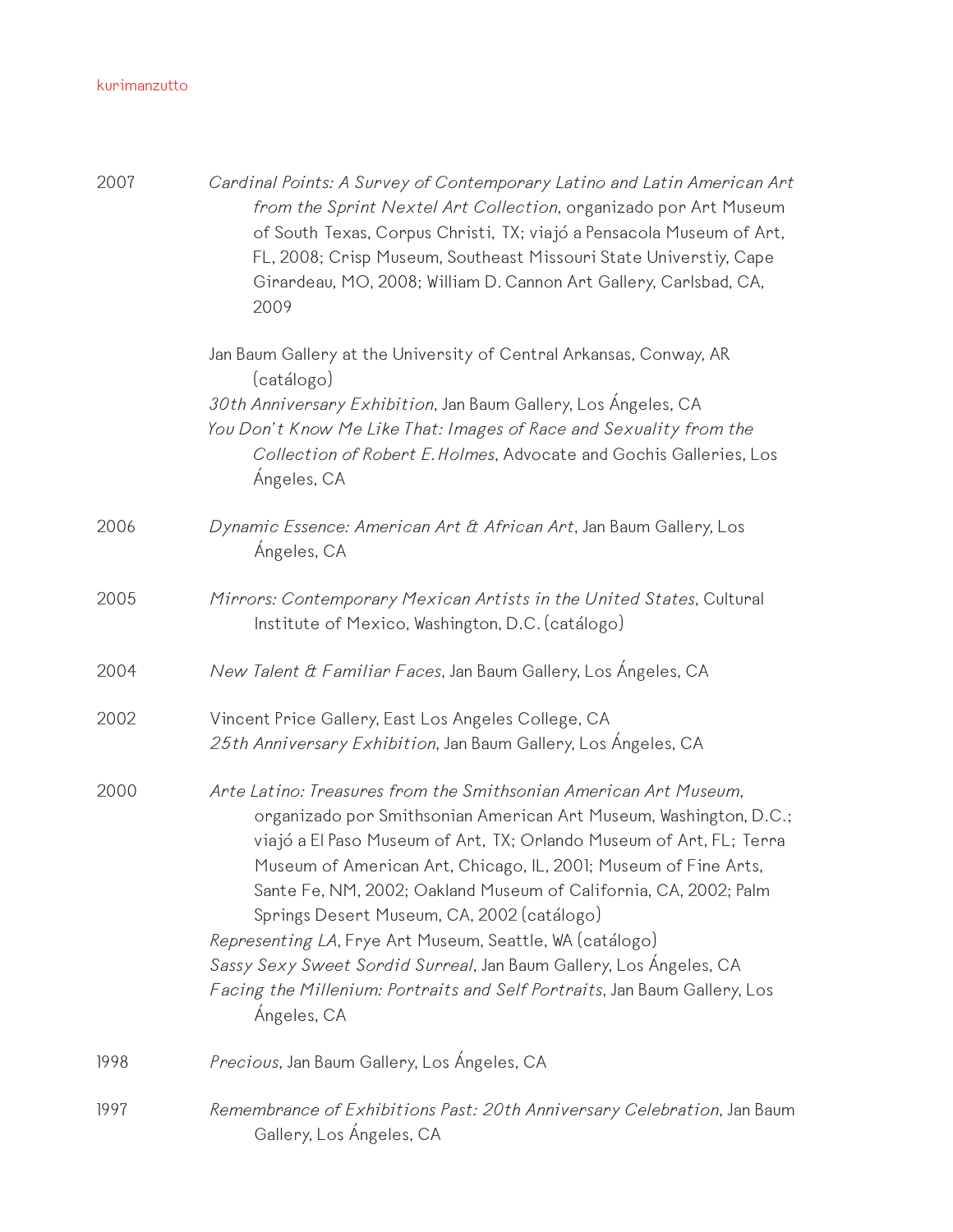| 1995 | Impure Painting, Jan Baum Gallery, Los Ángeles, CA                                                                                                                                                                                                                                                                                                                                                                                                                                                                      |
|------|-------------------------------------------------------------------------------------------------------------------------------------------------------------------------------------------------------------------------------------------------------------------------------------------------------------------------------------------------------------------------------------------------------------------------------------------------------------------------------------------------------------------------|
| 1994 | The Sacred and the Profane, Jan Baum Gallery, Los Angeles, CA<br>La Lotería, Iturralde Gallery, Los Ángeles, CA                                                                                                                                                                                                                                                                                                                                                                                                         |
| 1993 | School Days, Selected Alumni & Faculty, Otis Art Institute y Jan Baum<br>Gallery, Los Ángeles, CA<br>Fusion '93, Pauline Hirsh Gallery, Los Ángeles, CA                                                                                                                                                                                                                                                                                                                                                                 |
|      |                                                                                                                                                                                                                                                                                                                                                                                                                                                                                                                         |
| 1992 | Gallery Artists, Jan Baum Gallery, Los Ángeles, CA<br>Social Figuration, University Art Gallery, San Diego State University, CA<br>Crowning Achievements, The San Francisco Airport, CA<br>LAX: The Los Angeles Exhibition, Junior Arts Center Gallery, Los Angeles<br>Municipal Art Gallery, Barnsdall Art Park, CA<br>Ventanas: Visiones Culturales, Plains Art Museum, Moorhead, MN<br>Uncommon Ground: 23 Latin American Artists, College Art Gallery, The<br>College at New Paltz State University of New York, NY |
| 1991 | Images of Hope, Santa Monica Museum of Art, CA<br>Window on AIDS 1991, Armory Center for the Arts, Los Ángeles, CA<br>Encuentro: Invasion of the Americas and the Making of the Mestizo, Social<br>and Public Art Resource Center (SPARC), Venice, CA<br>Modern & Contemporary Mexican Masters: Works on Paper, Carla Stellweg<br>Latin American & Contemporary Art, Nueva York, NY                                                                                                                                     |
| 1990 | Framing the Magic Circle, Security Pacific Corporation Gallery at the<br>Plaza, Los Ángeles, CA<br>Spirit of Our Time, Santa Barbara Contemporary Arts Forum, CA<br>Transportation as Art, John Wayne Airport, Costa Mesa, CA                                                                                                                                                                                                                                                                                           |
| 1989 | Gallery Artists, Jan Baum Gallery, Los Ángeles, CA<br>Hispanic Art on Paper, Los Angeles County Museum of Art (LACMA), CA<br>Celebración Hispanica, Didactic Gallery, Frito-Lay Inc., Plano, TX<br>Los Angeles-New York Hispanic Art, Carla Stellweg Latin American &<br>Contemporary Art, Nueva York, NY<br>Le Demon des Anges, C.R.C.D., Nantes, Francia, and Centre D'Art Santa<br>Mónica, Barcelona (catálogo)                                                                                                      |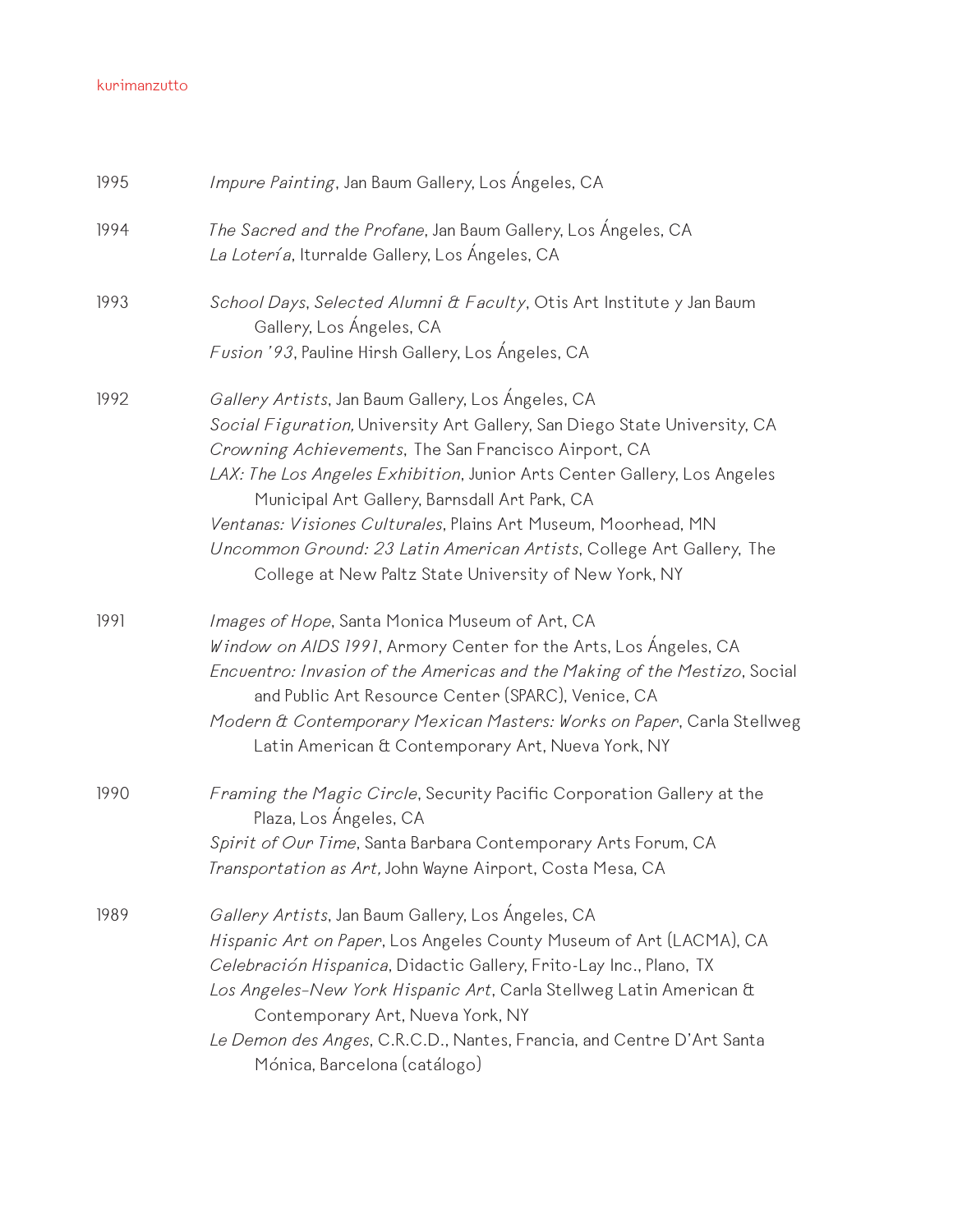| 1988 | Curious Presence, Jan Baum Gallery, Los Angeles, CA<br>10 Latino Artists, Jack Tilton Gallery, Nueva York, NY<br>Hispanic Show, Marilyn Butler Fine Art, Santa Fe, NM<br>iMira! The Canadian Club Hispanic Art Tour III, City of Los Angeles Cultural<br>Affairs Department, Los Angeles Municipal Art Gallery, Barnsdall Art<br>Park, CA                                                                                                                                                                                                                                                                                                                                                                      |
|------|----------------------------------------------------------------------------------------------------------------------------------------------------------------------------------------------------------------------------------------------------------------------------------------------------------------------------------------------------------------------------------------------------------------------------------------------------------------------------------------------------------------------------------------------------------------------------------------------------------------------------------------------------------------------------------------------------------------|
| 1987 | Hispanic Art in the United States: Thirty Contemporary Painters and<br>Sculptors, organizado por Museum of Fine Arts, Houston, TX; viajó<br>a The Corcoran Gallery of Art, Washington, D.C.; Lowe Art Museum,<br>University of Miami, FL, 1988; Museum of New Mexico, Sante Fe, NM,<br>1988; Los Angeles County Museum of Art (LACMA), CA, 1989; Brooklyn<br>Museum, Nueva York, NY, 1989 (catalogue)<br>Landscape Elements, Jan Baum Gallery, Los Ángeles, CA<br>People, Places and Things, Gwydion Gallery, San Diego, CA<br>Contemporary Hispanic Art: Six Painters and Sculptors, Marilyn Butler Fine<br>Art, Scottsdale, AZ<br>Carlos Almaraz, Roberto Gil de Montes, Patricia Gonzalez, Winston Gallery, |
|      | Washington, D.C.<br>Gallery Artists, Jan Baum Gallery, Los Angeles, CA                                                                                                                                                                                                                                                                                                                                                                                                                                                                                                                                                                                                                                         |
| 1986 | Gallery Gala in Celebration of the Opening of the Museum of<br>Contemporary Art and the Robert O. Anderson Building of Los<br>Angeles County Museum of Art, Jan Baum Gallery, Los Ángeles, CA<br>Elsa Flores, Roberto Gil de Montes, Trevor Norris: Paintings, Pierce College<br>Gallery, Woodland Hills, CA<br>Chicano Expressions: A New View in American Art, organizado por Intar<br>Latin American Gallery, Nueva York, NY; viajó a Otis Art Institute of                                                                                                                                                                                                                                                 |
|      | Parsons School of Design, CA; Museo de Arte Mexicano, San Francisco,<br>CA (catálogo)                                                                                                                                                                                                                                                                                                                                                                                                                                                                                                                                                                                                                          |
| 1985 | La Fotografia Experimental, Consejo Mexicano de Fotographia (CMF),<br>Ciudad de México<br><i>The Spiritual Eye</i> , Loyola Law School Gallery, Los Ángeles, CA                                                                                                                                                                                                                                                                                                                                                                                                                                                                                                                                                |
|      | Landscape Now, Mandeville Gallery, University of California, San Diego, CA                                                                                                                                                                                                                                                                                                                                                                                                                                                                                                                                                                                                                                     |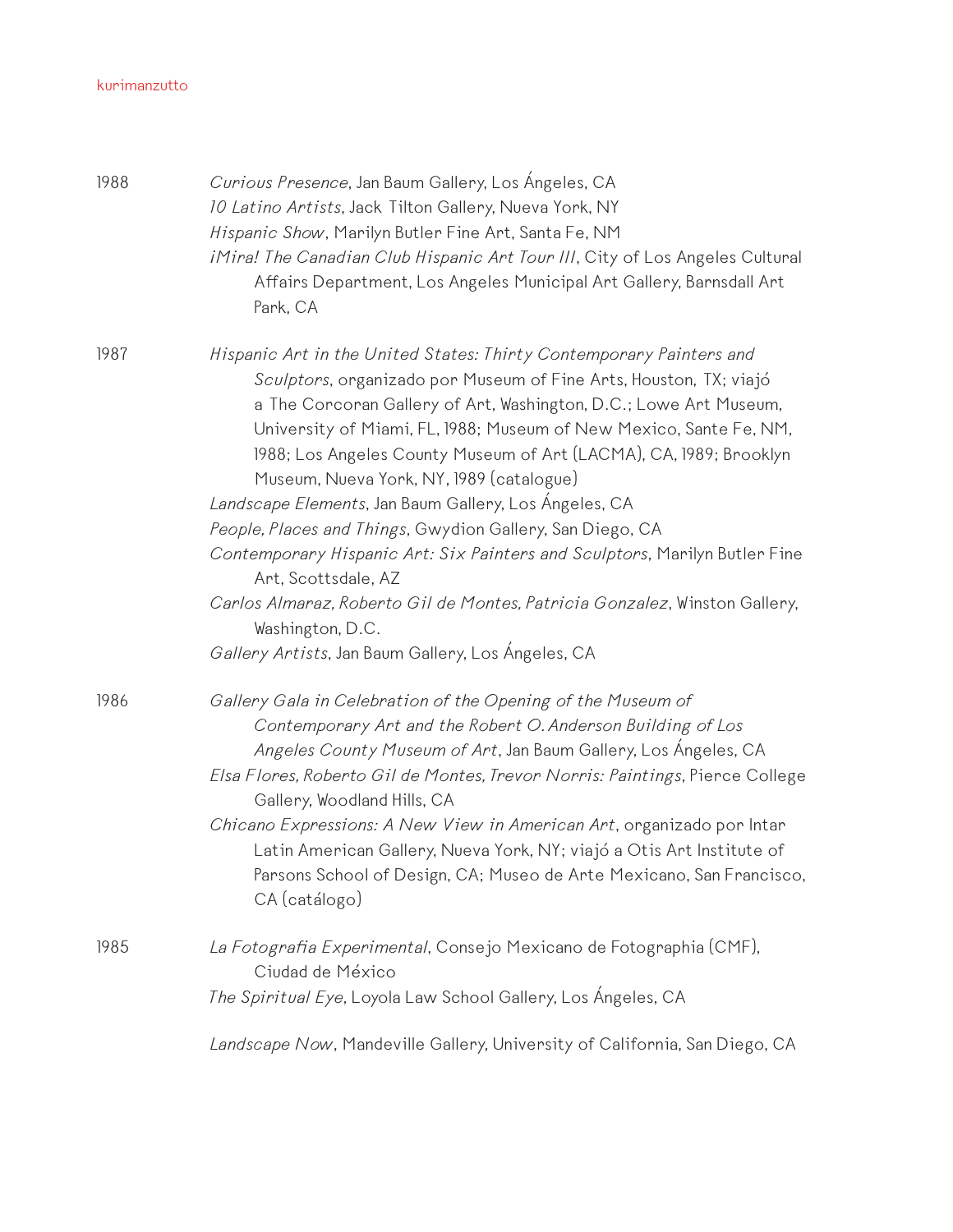| 1984 | Aquí: 27 Latin American Artists Living and Working in the United States,<br>USC Fisher Gallery, Los Angeles, and USC Atelier Gallery, Santa<br>Mónica, CA (catálogo)<br>Small Wonder, Jan Baum Gallery, Los Ángeles, CA<br>New Forms of Figuration, Center for Inter-American Relations and City<br>Gallery, Nueva York, NY |
|------|-----------------------------------------------------------------------------------------------------------------------------------------------------------------------------------------------------------------------------------------------------------------------------------------------------------------------------|
|      | The Finals in Painting and Sculpture, Jan Baum Gallery, Los Angeles, CA<br>A Broad Spectrum, Design Center of Los Ángeles, CA<br>Artists Select Artists, Los Angeles Municipal Art Gallery, Barnsdall Art Park,<br>CA<br>1 Bienal de la Habana (catálogo)                                                                   |
| 1983 | L.A. as Content, Los Angeles Center for Photographic Studies, CA<br>Re-Construct L.A., Junior Arts Center Gallery, Los Angeles Municipal Art<br>Gallery, Barnsdall Art Park, CA                                                                                                                                             |
| 1981 | Interiores, Galería Collage, Monterrey, México<br>Hecho en América Latina, Museo del Palacio de Bellas Artes, Ciudad de<br>México<br>The Last Chicano Art Show, Galería Santa Ana, CA                                                                                                                                       |
| 1979 | No Movie, LACE (Los Angeles Contemporary Exhibitions), CA<br>Six Downtown Sculptors, LACE (Los Angeles Contemporary Exhibitions),<br>CA                                                                                                                                                                                     |
| 1977 | Public Works, California State University, Los Ángeles, CA<br><i>Schizo,</i> Mexican Art Center, Los Ángeles, CA                                                                                                                                                                                                            |
| 1975 | Chicanismo en el Arte, Vincent Price Gallery, Los Angeles County Museum<br>of Art (LACMA), and East Los Angeles College, CA                                                                                                                                                                                                 |
|      | monografías y catálogos de exposiciones individuales                                                                                                                                                                                                                                                                        |
| 2017 | Roberto Gil de Montes: Moments. Santa Monica: Lora Schlesinger Gallery,<br>2017. (cat. exp.)                                                                                                                                                                                                                                |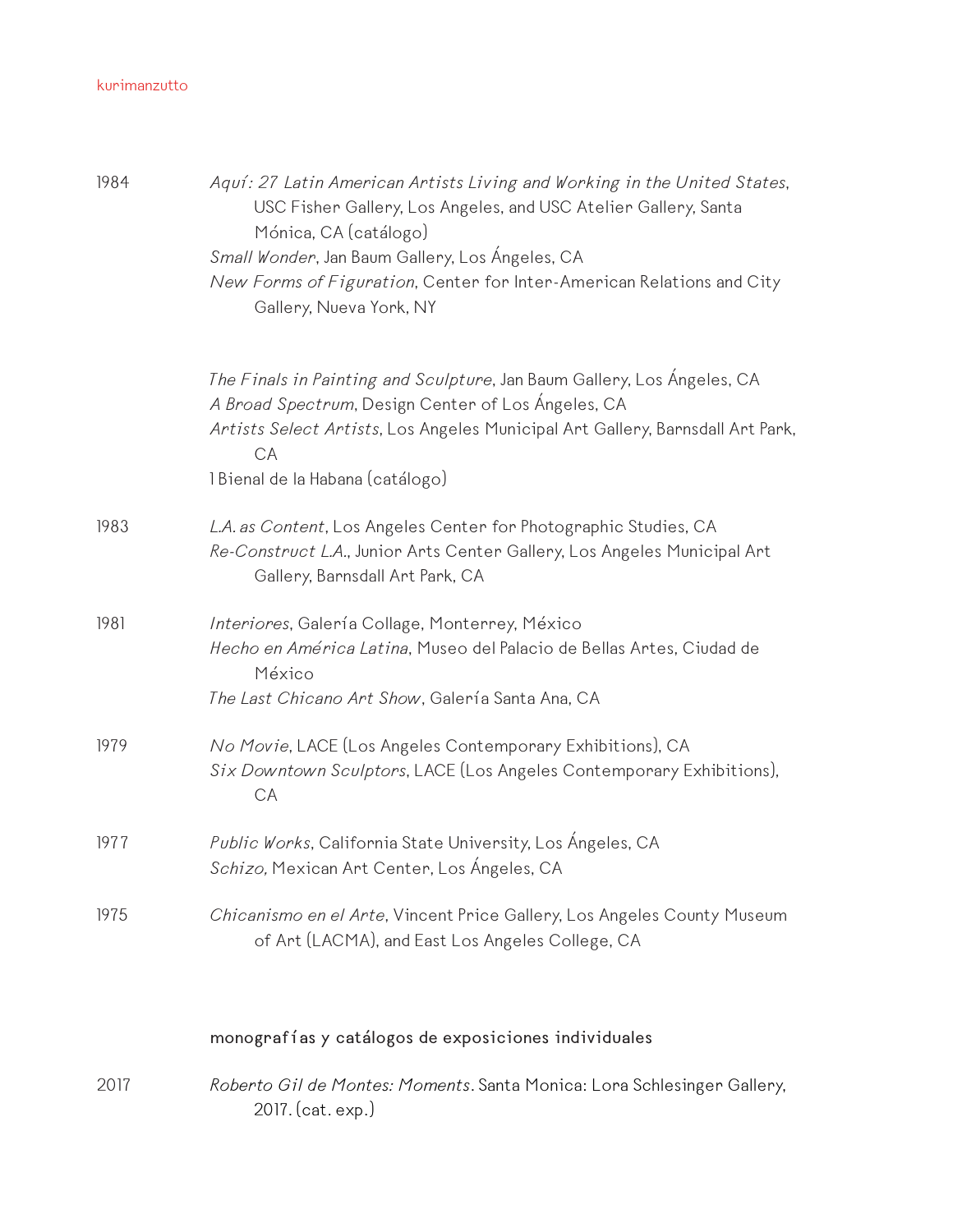| 2014 | Roberto Gil de Montes: Hecho en México. California: Lora Schlesinger<br>Gallery, 2014. (cat. exp.)                                                                                                                                                                                                                                                                                           |
|------|----------------------------------------------------------------------------------------------------------------------------------------------------------------------------------------------------------------------------------------------------------------------------------------------------------------------------------------------------------------------------------------------|
| 1991 | Roberto Gil de Montes: New Paintings. Los Ángeles: Jan Baum Gallery, 1991.<br>(cat. exp.)                                                                                                                                                                                                                                                                                                    |
|      | libros y catálogos de exposiciones colectivas                                                                                                                                                                                                                                                                                                                                                |
| 2022 | Alemani, Cecilia. The Milk of Dreams: Catalogue of the 59th International<br>Art Exhibition. Venecia: La Biennale di Venezia, 2022. (cat. exp.)                                                                                                                                                                                                                                              |
| 2017 | Chavoya, Ondine C., and David Evans Frantz, eds. Axis Mundo: Queer<br>Networks in Chicano L.A. Los Ángeles: ONE National Gay & Lesbian<br>Archives at the USC Libraries; Munich: DelMonico Books-Prestel,<br>2017. (cat. exp.)                                                                                                                                                               |
| 2016 | Scorza, Cris, and Cheech Marin. Papel Chicano Dos: Works on Paper from<br>the Collection of Cheech Marin. Los Ángeles: Cause Connect, 2016.<br>(cat. exp.)                                                                                                                                                                                                                                   |
| 2011 | Torres, Rubén Ortiz. MEX/LA: "Mexican" Modernism(s) in Los Angeles,<br>1930-1985. Ostifildern: Hatje Cantz Verlag, 2011.                                                                                                                                                                                                                                                                     |
| 2007 | Cardinal Points: A Survey of Contemporary Latino and Latin American<br>Art from the Sprint Nextel Art Collection. Kansas City: Exhibits<br>USA, Mid-America Arts Alliance, 2007. (cat. exp.)                                                                                                                                                                                                 |
| 2005 | Espinosa de los Monteros, Santiago. Espejos: artistas contemporáneos de<br>México en Estados Unidos. Washington, D.C.: Cultural Institute of<br>Mexico, 2005. (cat. exp.)                                                                                                                                                                                                                    |
| 2001 | Fields, Virginia M., and Victor Zamudio-Taylor. The Road to Aztlán: Art<br>from a Mythic Homeland. Los Ángeles: Los Angeles County Museum<br>of Art, 2001. (cat. exp.)<br>Yorba, Jonathan. Arte Latino, Treasures from the Smithsonian American<br>Art Museum. Washington, D.C.: Smithsonian American Art Museum,<br>Smithosonian Institution; Nueva York: Watson-Guptill, 2001. (cat. exp.) |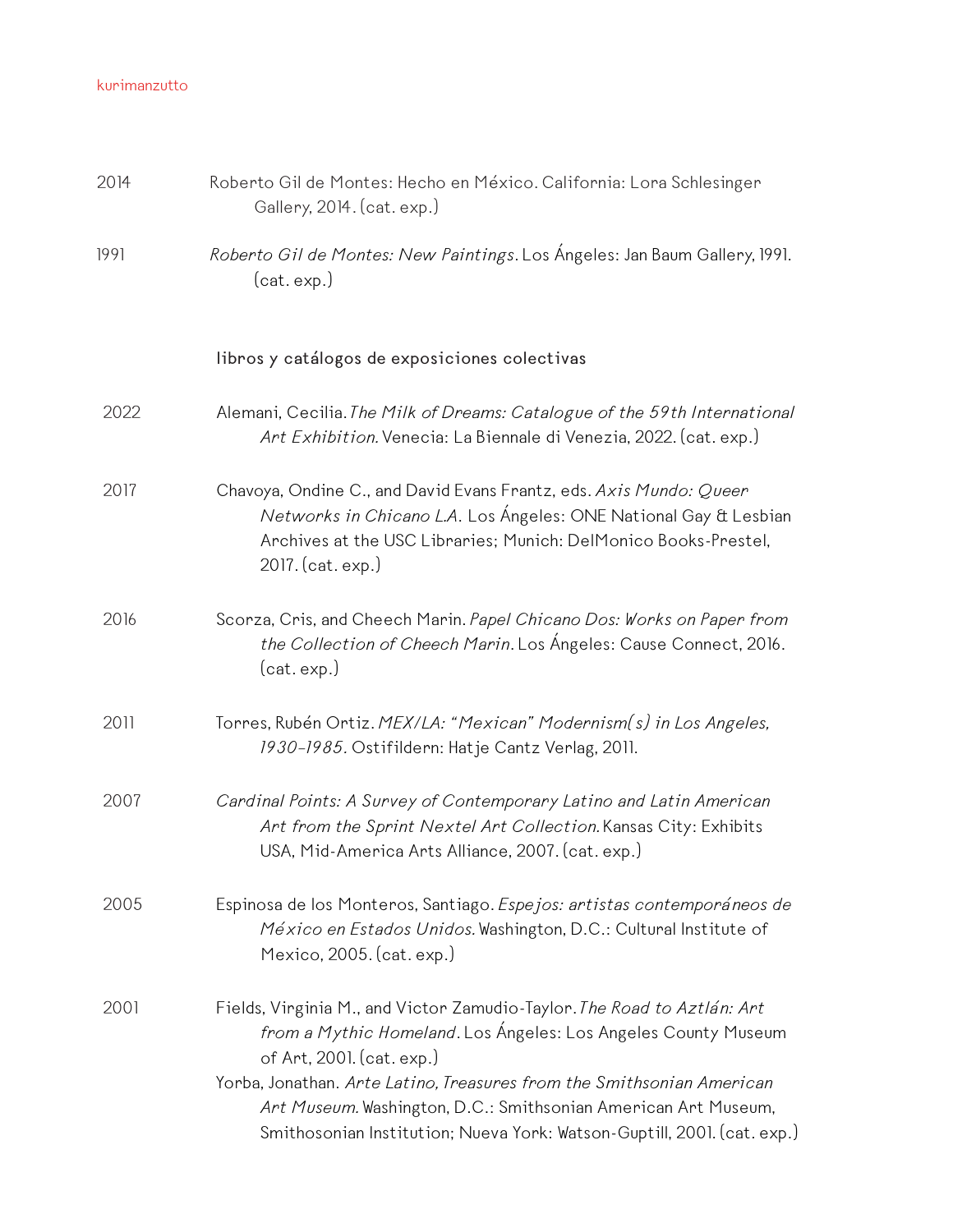| 2000 | Fuglie, Gordon L. Representing LA: Pictoral Currents in Southern<br>California Art. Seattle: Frye Art Museum, 2000. (cat. exp.)<br>Noriega, Chon A. East of the River: Chicano Art Collectors Anonymous.<br>Santa Monica: Santa Mónica Museum of Art, 2000.                                                                                                                                                                                                        |
|------|--------------------------------------------------------------------------------------------------------------------------------------------------------------------------------------------------------------------------------------------------------------------------------------------------------------------------------------------------------------------------------------------------------------------------------------------------------------------|
| 1995 | Lucie-Smith, Edward. Art Today. Londres: Phaidon, 1995.                                                                                                                                                                                                                                                                                                                                                                                                            |
| 1991 | Encuentro: Invasion of the Americas and the Making of the Mestizo<br>Venecia, California: Social and Public Art Resource Center (SPARC),<br>1991.                                                                                                                                                                                                                                                                                                                  |
| 1989 | Le Demon des Anges. Nantes, Francia: C.R.C.D; Santa Mónica, Barcelona:<br>Centre D'Art, 1989. (cat. exp.)                                                                                                                                                                                                                                                                                                                                                          |
| 1987 | Breadsley, John. Hispanic Art in the United States: Thirty Contemporary<br>Painters and Sculptors. Houston: Museum of Fine Arts; Nueva York:<br>Abeville Press, 1987. (cat. exp.)                                                                                                                                                                                                                                                                                  |
| 1986 | Lockpez, Inverna. Chicano Expressions: A New View in American Art.<br>New York: Intar Latin American Gallery, 1986. (cat. exp.)                                                                                                                                                                                                                                                                                                                                    |
| 1984 | Lugo-Saavedra, Denise, and John Spray. Aquí: 27 Latin American Artists<br>Living and Working in the United States. Los Ángeles: University of<br>Southern California, 1984. (cat. exp.)<br><i>l Bienal de la Habana 84.</i> La Habana: Ministerio de Cultura, 1984. (cat. exp.)                                                                                                                                                                                    |
|      | artículos y reseñas                                                                                                                                                                                                                                                                                                                                                                                                                                                |
| 2022 | Lambertucci, Constanza. "México expone en la Bienal de arte de Venecia<br>'otras formas de habitar.'" El País, 16 de abril, 2022.<br>Morales V., Francisco. "De Carrington al arte queer en Bienal de Venecia."<br>Reforma, 29 de mayo, 2022.<br>Ortiz Castañares, Alejandra. "La Bienal de Venecia, una manifestación al<br>femenino." La Jornada, 20 de abril, 2022.<br>Richards, Ariel. "Roberto Gil de Montes. Sin Máscaras." Artishock, 27 de<br>abril, 2022. |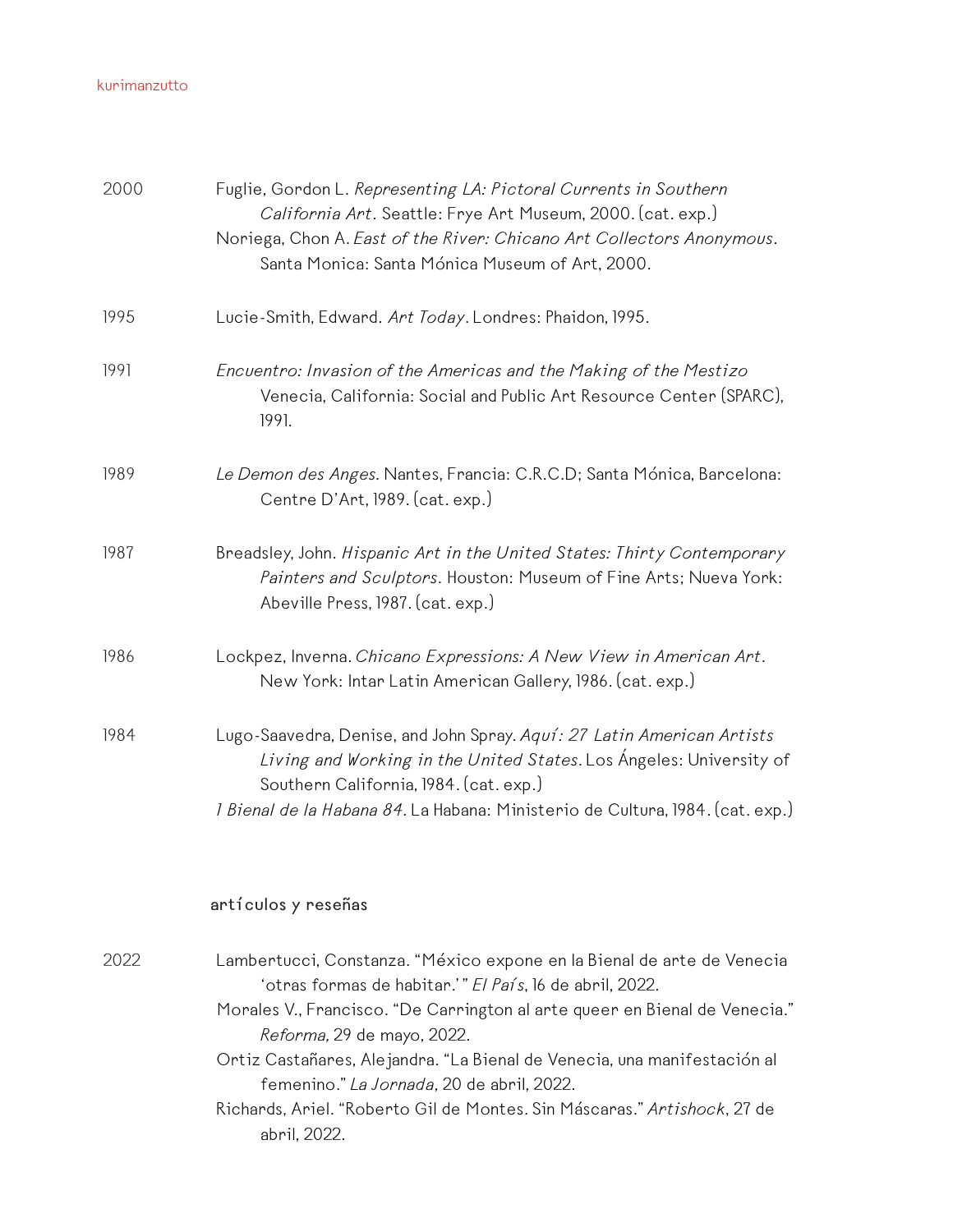| 2021 | Alemani, Cecilia. "'Refreshing and Mighty': Cecilia Alemani's Top Choices<br>for Frieze New York 2021." Frieze New York, 3 de mayo, 2021.                 |
|------|-----------------------------------------------------------------------------------------------------------------------------------------------------------|
|      | Aolomon, Tessa. "ARTnews in Brief: Nicelle Beauchene Gallery Now<br>Represents James Miller-and More from April 23, 2021." ARTnews, 19<br>de abril, 2021. |
|      | Miranda, Carolina. "Essential Arts: How Roberto Gil de Montes captures<br>our unsettled state." Los Angeles Times, 26 de junio, 2021.                     |
| 2018 | "Arte chicano de Los Ángeles a La Ciudad de México." Artishock, 25 de<br>octubre, 2018.                                                                   |
| 2017 | Miranda, Carolina. "Essential Arts: How Roberto Gil de Montes captures<br>our unsettled state." Los Angeles Times, 26 de junio, 2021.                     |
| 2015 | Fuentes, Ed. "The Moratorium that Stomped El Monte Murals." KCET, 28 de<br>mayo, 2015.                                                                    |
| 2014 | Aushenker, Michael. "A Symbol Becomes a Sign, Micheal Aushenker."<br>Argonauts News, 2 de abril, 2014.                                                    |
|      | Frank, Priscilla. "Surrealism is Alive and Well in Roberto Gil de Montes<br>Dreamy Depictions." Huffington Post, 5 de abril, 2014.                        |
|      | Moret, A. "Editorial Highlights: Roberto Gil de Montes." Visual Art<br>Source, abril 2014.                                                                |
|      | Vankin, Deborah. "Artist Roberto Gil de Montes: Mexican-U.S.Culture Has<br>No Border." Los Angeles Times, 4 de abril, 2014.                               |
| 2005 | Ollman, Leah. "Awe mixes with fear and disgust." Los Angeles Times, 27 de<br>mayo, 2005.                                                                  |
| 2000 | Pagel, David. "Facts Yield to Truth in Fuller's Loopy World." Los Angeles<br>Times, 7 de abril, 2000.                                                     |
| 1997 | lannaccone, Carmine. Art issues, enero/febrero 1997.                                                                                                      |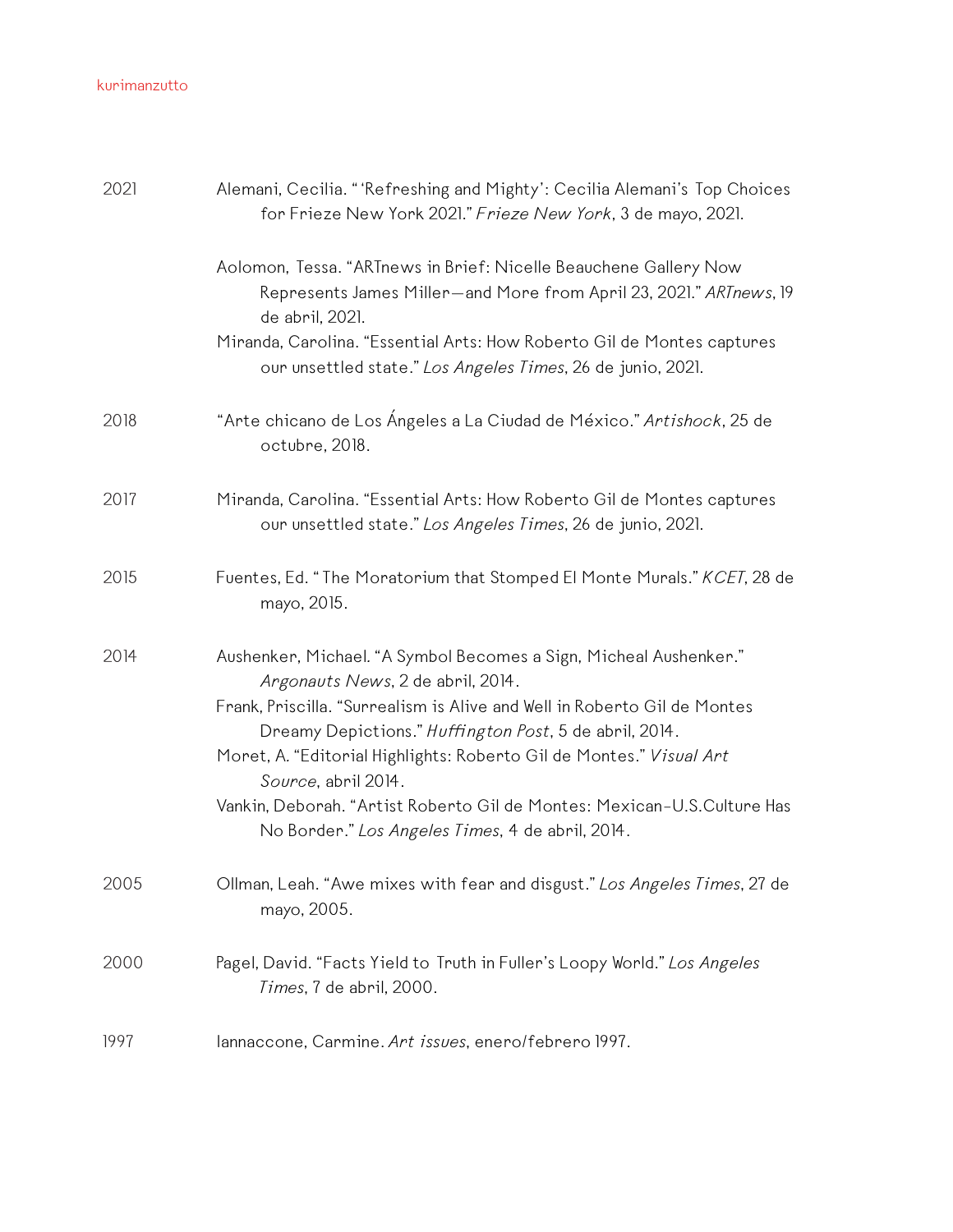| 1996 | Nieto, Margarita. ArtScene, septiembre 1996.<br>"Gil de Montes' New Works Show a Mastery of Scale." Los Angeles Times, 5<br>de octubre, 1996.                                                                                                                                                                                                                                                                                                                                                                |
|------|--------------------------------------------------------------------------------------------------------------------------------------------------------------------------------------------------------------------------------------------------------------------------------------------------------------------------------------------------------------------------------------------------------------------------------------------------------------------------------------------------------------|
| 1991 | Mark-Walker, Diane. "Death's Broad Domain: Robero Gil de Montes at the<br>L.A. Junior Arts Center Gallery." Artweek, vol. 22, no. 24, octubre<br>1991.                                                                                                                                                                                                                                                                                                                                                       |
|      | Zellen, Jody. "Editorial Highlight." ArtScene, octubre 1991.<br>ONTHEBUS, edición doble, vol. 8 y 9, 1991.                                                                                                                                                                                                                                                                                                                                                                                                   |
| 1990 | Barnett, Rick. Visions Art Quarterly, 1990.<br>Nieto, Margarita. "New Personal Territory." Artweek, 5 de julio, 1990.                                                                                                                                                                                                                                                                                                                                                                                        |
| 1989 | Chavez-Martinez, Diana. "Rage of Angels." Hispanic, September 1989.<br>Frank, Peter. "Less Than Meets the Eye." L.A. Weekly, 17-23 de marzo, 1989.<br>Stellweg, Carla. "Stepping into the Mainstream: The Latin American Art<br>Market." Latin American Art, primavera 1989.<br>Goldman, Shifra M. "Missing." L.A. Weekly, 17 marzo, 1989.<br>"Hispanic Art: A Los Angeles Renaissance." Sunset, febrero 1989.<br>"Roberto Gil de Montes Art through Revelation." Santa Monica News, 16<br>de febrero, 1989. |
| 1988 | "Hispanic Art Weekend in Santa Fe." Art-Talk, junio-julio 1988.                                                                                                                                                                                                                                                                                                                                                                                                                                              |
| 1987 | Beardsley, John. "The Hunt for Hispanic Treasures." Museum & Arts<br>Washington, septiembre-octubre 1987.<br>Goldman, Leah. Los Angeles Times, Part IV, 31 de julio, 1987.<br>Johnson, Patricia C. "Vibrant Hispanic Art Captured in MFA Exhibit."<br>Houston Chronicle, Section 3, 2 de mayo, 1987.<br>Muchnic, Suzanne. Los Angeles Times, Part VI, 8 de mayo, 1987.<br>Stevens, Mark. "Devotees of the Fantastic." Newsweek, 7 de septiembre,<br>1987.                                                    |
| 1986 | Burnham, Linda, and Steven Durland. "Art With a Chicano Accent." High<br>Performance, vol. 35, 1986.                                                                                                                                                                                                                                                                                                                                                                                                         |
| 1985 | Raynor, Vivien. "ART: DIVIDED EXHIBITION PRESENTS OLD AS NEW." New<br>York Times, 4 de enero, 1985.<br>Torruella, Susana. "Painting from Under the Volcano." ARTnews, marzo 1985                                                                                                                                                                                                                                                                                                                             |